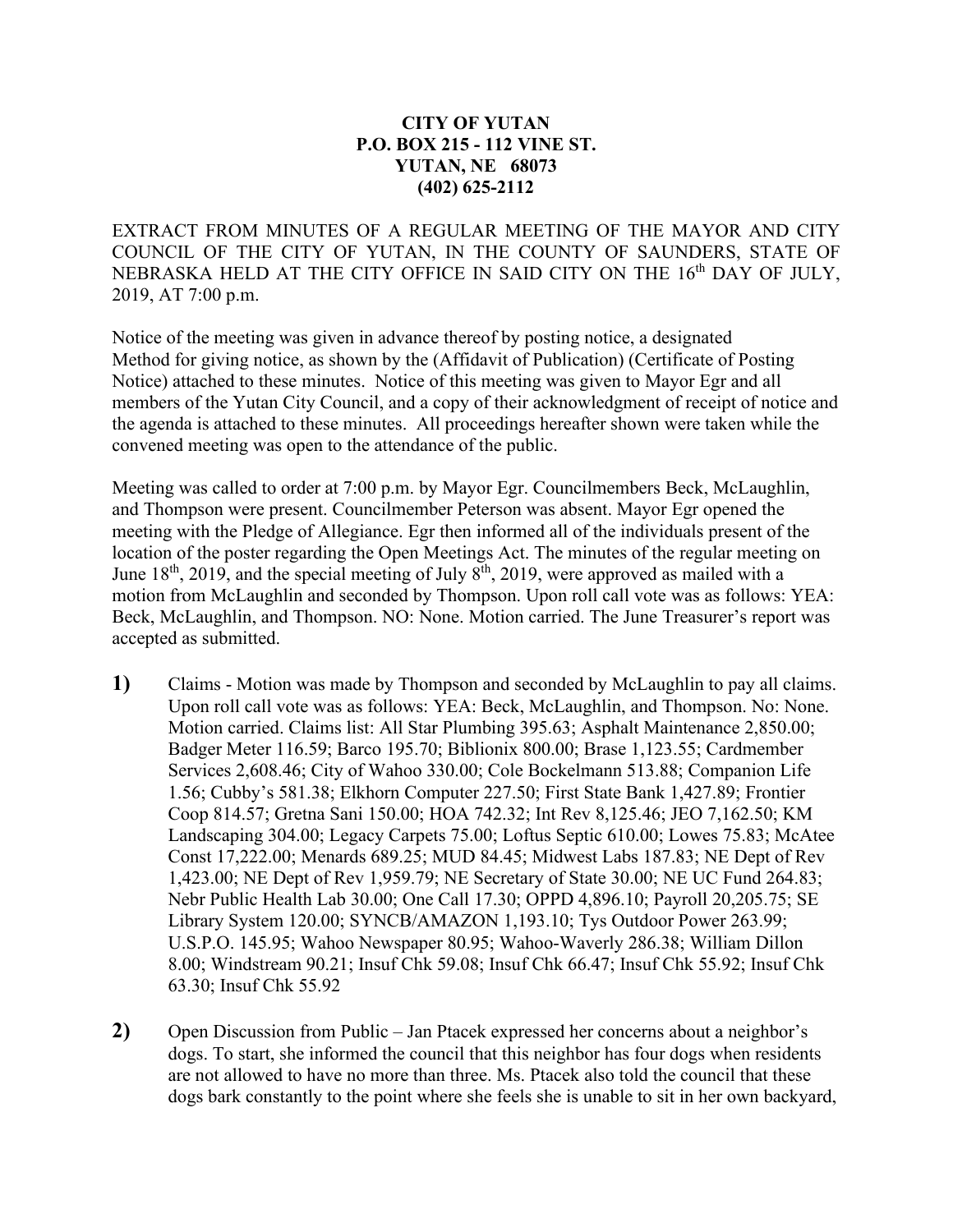due to the noise. She explained that she has called the county and city police repeatedly about this issue to no avail. Last winter, during bitterly cold weather, she also called the Omaha Humane Society when the dogs were left outside, and they told her that the Omaha Humane Society does not provide service to Saunders County. She went on to say that she has witnessed this neighbor act in a physically abusive manner towards these dogs. Another neighbor, Teri Bouchard, stated that she has also witnessed the individual act violently towards the dogs. Both Ms. Ptacek and Ms. Bouchard emphasized how unsettling they find their neighbor's behavior towards his animals. Ms. Ptacek expressed her frustration that this individual is not being held accountable to city ordinances. City Administrator Bockelmann and council members informed Ms. Ptacek and Ms. Bouchard that the Yutan Police Department is in the process of addressing some of these issues with the individual. Ms. Ptacek also mentioned that several of her neighbors' sidewalks need to be repaired or replaced and explained to the council that she replaced hers per the city council's request approximately twenty years ago; she stated that she feels her neighbors should have been required to fix theirs as well. Ms. Ptacek also asked the council whether curb and gutter work would continue to be replaced along  $4<sup>th</sup>$  Street, and she was told that the next phase of work was on the agenda to be decided later on during the meeting. Shawn Wentworth gave a presentation to the council regarding the city's baseball leagues and facilities. He informed the council that there has been a consistent increase in the number of children participating in baseball and that, despite this increase, the fees for participating have not been increased for approximately six or seven years. Mr. Wentworth also mentioned that they received several compliments from individuals from Elkhorn about the condition of Yutan's facilities. Mr. Wentworth and the council discussed the future goals for the ballfields, including sun shades and improved parking. Councilmember Thompson asked Mr. Wentworth whether he has received bids for any of the desired work and was given a rough estimate of cost. They also discussed the issue of drainage at Hayes Ballfield. Councilmember McLaughlin informed Mr. Wentworth that the City is in the process of addressing the parking issue at Hayes and that it has been a topic of discussion during the budget process.

- **3)** Supervisor's reports were submitted.
- **4)** It was briefly explained to the council that the city clerk-treasurer and city administrator decided that it would be best if the administrator took on the role of TIF administrator, as he is more familiar with tax increment financing. A motion to accept Katy Neukirch's resignation as TIF administrator and Cole Bockelmann's appointment as TIF administrator was made by McLaughlin and seconded by Thompson. Upon roll call vote was as follows: YEA: Beck, McLaughlin, and Thompson. No: None. Motion carried.
- **5)** City Administrator Bockelmann explained that there are sufficient funds left in the street department's budget for this fiscal year to complete this section of  $4<sup>th</sup>$  Street but that future street projects may need to wait for the start of the next fiscal year. A motion to approve McAtee Construction's bid of \$13,635.00 to remove and replace curb and gutter on 4<sup>th</sup> Street from Oak Street to Maple Street was made by Thompson and seconded by McLaughlin. Upon roll call vote was as follows: YEA: Beck, McLaughlin, and Thompson. No: None. Motion carried.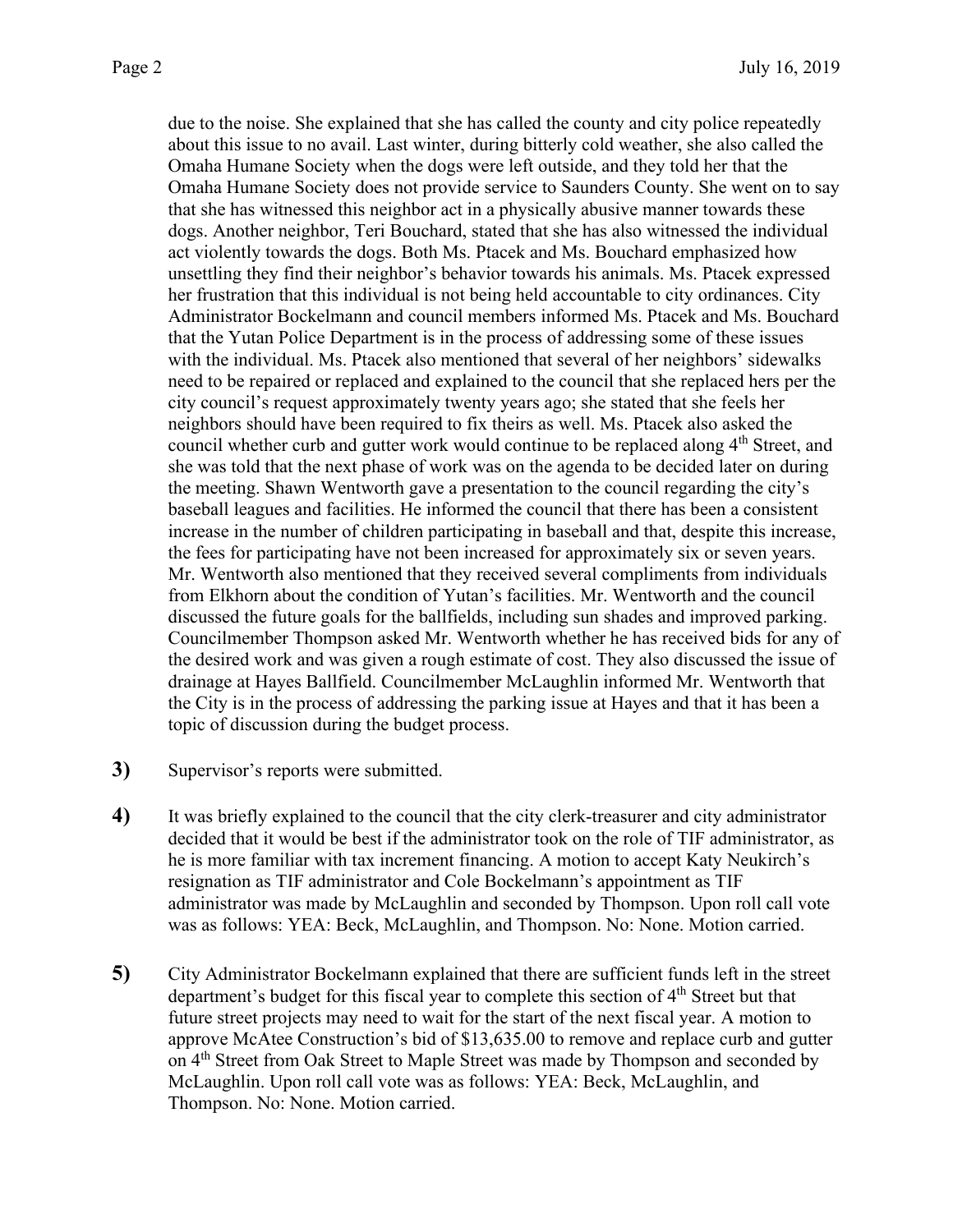- **6)** City Administrator Bockelmann reiterated to the council that the fire department's cell phone coverage in the fire hall is negligible and explained that a cell phone booster may be advisable to ensure that emergency responders would have cell service in the event of a serious crisis. While stating his belief that the purchase may ultimately be beneficial to the community at large, City Administrator Bockelmann questioned who should be responsible for the expense. Councilmember Thompson explained how the cell phone booster would enhance the cell service of those located within the fire hall, and Councilmember McLaughlin questioned whether that enhancement of service would occur at the detriment to the cell phone service of those outside the fire hall. He posed the question of whether a resident attempting to dial 911 would be able to reach dispatch while the cell phone booster is in operation affecting the cell phone signals. Councilmember Thompson stated that, while precedence would be given to the cell phone calls made from within the fire hall, the cell phone booster should not prevent anyone else in town from also making calls. Councilmember McLaughlin asked Councilmember Thompson whether the fire department has been able to identify grant opportunities for this purchase and was told that they have not. Mayor Egr asked whether the fire department was requesting the City make the entire purchase or whether they were seeking a cost-share with the City and other entities. Wendell Pascarelli, a rural fire board member, stated that he believed the fire department would be satisfied with sharing the cost. It was requested that the fire department contact the Saunders County Emergency Management department to see if they would contribute financially as well, and Mr. Pascarelli agreed.
- **7)** City Administrator Bockelmann provided the updated financial reports to the council. Councilmember McLaughlin voiced his preference for adding more funds to a park improvement account that can be utilized for any of the city's parks rather than an account that is specific to Timbercrest Park or the splash pad.
- **8)** The council discussed their availabilities, and it was decided that the budget workshop would be held on July 29, 2019, at 6 p.m.
- **9)** Councilmember Thompson briefly explained how Knox Boxes work. He informed the council that Knox Boxes are approximately \$500 each and that the cost could be passed along to the business owner. Councilmember McLaughlin asked what would qualify as a commercial business, specifically questioning whether a home daycare would qualify and be required to provide keys to their personal residence. Councilmember Thompson said that different jurisdictions handle those issues differently. Councilmember McLaughlin stated that he would only be interested in an ordinance if the Knox Boxes would be optional, rather than mandatory, for businesses, as they should be an added protection offered to a business rather than a required economic burden on business owners. City Administrator Bockelmann asked whether he should draft an ordinance for the next meeting, and Councilmember Thompson said that he would like to see one written for the next meeting to address what he feels is a safety issue. Councilmember McLaughlin said that the city administrator could write one but that he isn't sure exactly how it should be worded yet. The city administrator will work with council members and the City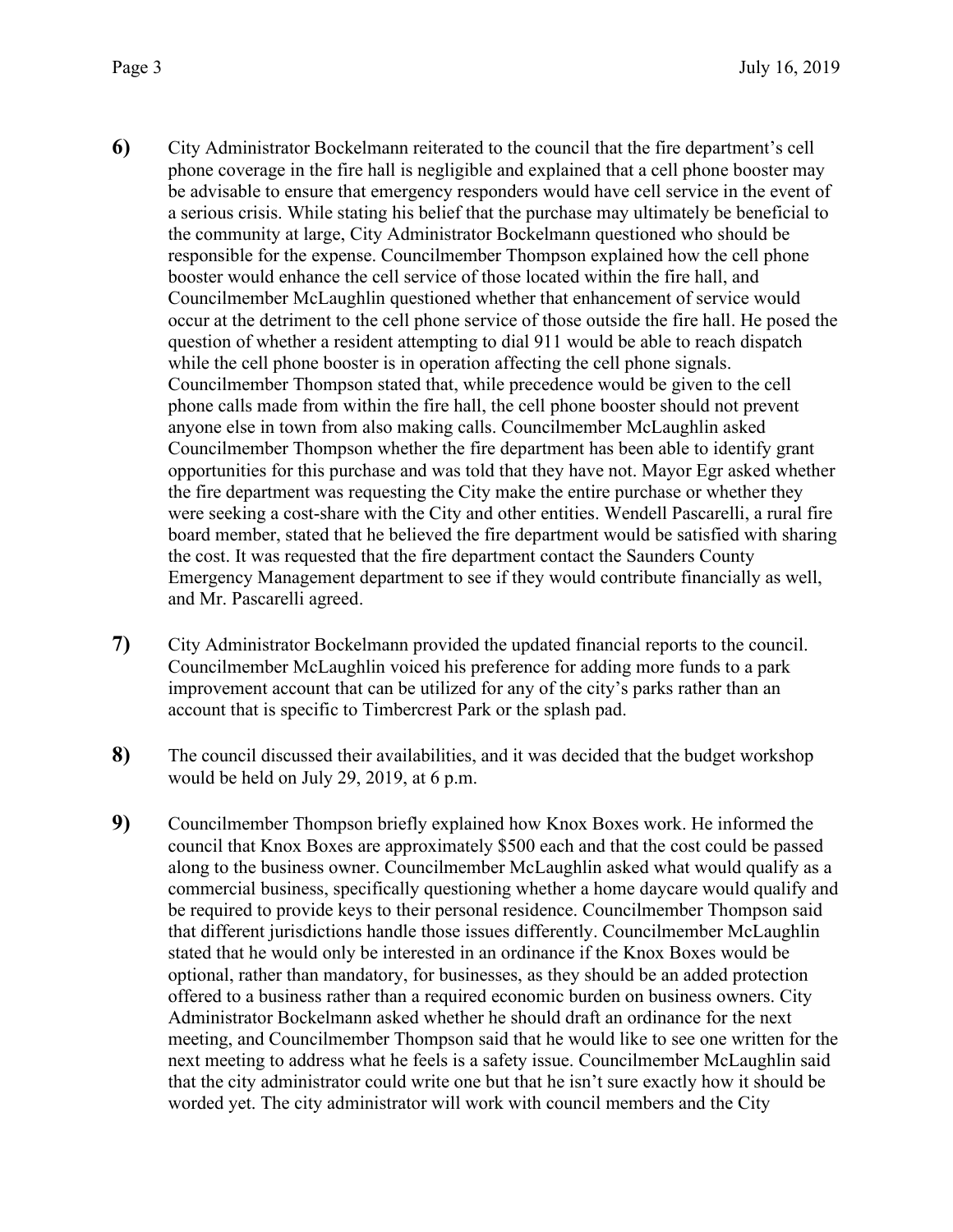Attorney to draft an ordinance.

- **10)** Councilmember Thompson asked the employees in attendance whether they would like this discussion to occur in executive session, as he intends to speak on sensitive matters related to their performance as city personnel. Utility Superintendent Thiessen indicated that he would prefer the discussion to occur during the open meeting whereas City Administrator Bockelmann stated that he would prefer any discussion related to his job performance to occur in executive session. The council decided to begin by discussing the job performance of the utility superintendent. Councilmember Thompson voiced his concern that work is not being completed in a timely fashion. He also mentioned that he thinks the City should have an established process for disciplinary action as well as a list of items that are grounds for disciplinary action or immediate termination, and Councilmember McLaughlin agreed that the City should outline this information in the handbook. Councilmember Thompson listed projects that he feels should have been completed by now and also described past instances of inconsistencies in what Utility Superintendent Thiessen has said to different council members. City Administrator Bockelmann informed the council that he and Utility Superintendent Thiessen have created a performance improvement plan with set goals and deadlines for completion and that they have been working together to address all concerns that have been relayed to the city administrator. The city administrator feels that they have been successful in addressing the known issues and that improvements have been made. The utility superintendent explained why some of the issue he has encountered in trying to complete some of the projects Councilmember Thompson previously mentioned, including the unexpected injury of a contractor scheduled to perform the work and periods of bad weather. Councilmember McLaughlin suggested that, going forward, the council establish project deadlines when they approve a contractor's bid, so if a contractor is unable to complete work in a timely manner, the council or staff members can look into other options. Councilmember McLaughlin asked whether City Administrator Bockelmann should look into how other communities handle their disciplinary process, and Councilmember Thompson requested that he do so. The council also expressed interest in having a set limit on write-ups, and the general consensus was that an employee should be terminated after three write-ups. The city administrator told the council that they could set a limit like that but warned that it would interfere with their ability to be flexible and use their own discretion with personnel issues. At this time, the council decided to begin discussing the performance of the city administrator. A motion to enter into executive session to discuss the job performance of City Administrator Bockelmann was made by Thompson and seconded by Beck. Upon roll call vote was as follows: YEA: Beck, McLaughlin, and Thompson. No: None. Motion carried. Mayor Egr announced that Yutan City Council entered into closed session at 8:13 p.m. to discuss the job performance of City Administrator Bockelmann. They exited closed session at 8:26 p.m.
- **11)** Council discussions: The council and city administrator discussed the possibility of having employees create a log of what they are completing each day. City Administrator Bockelmann asserted that this is unnecessary as he feels he has a good understanding of what each employee is working on throughout the week. Councilmember Thompson also